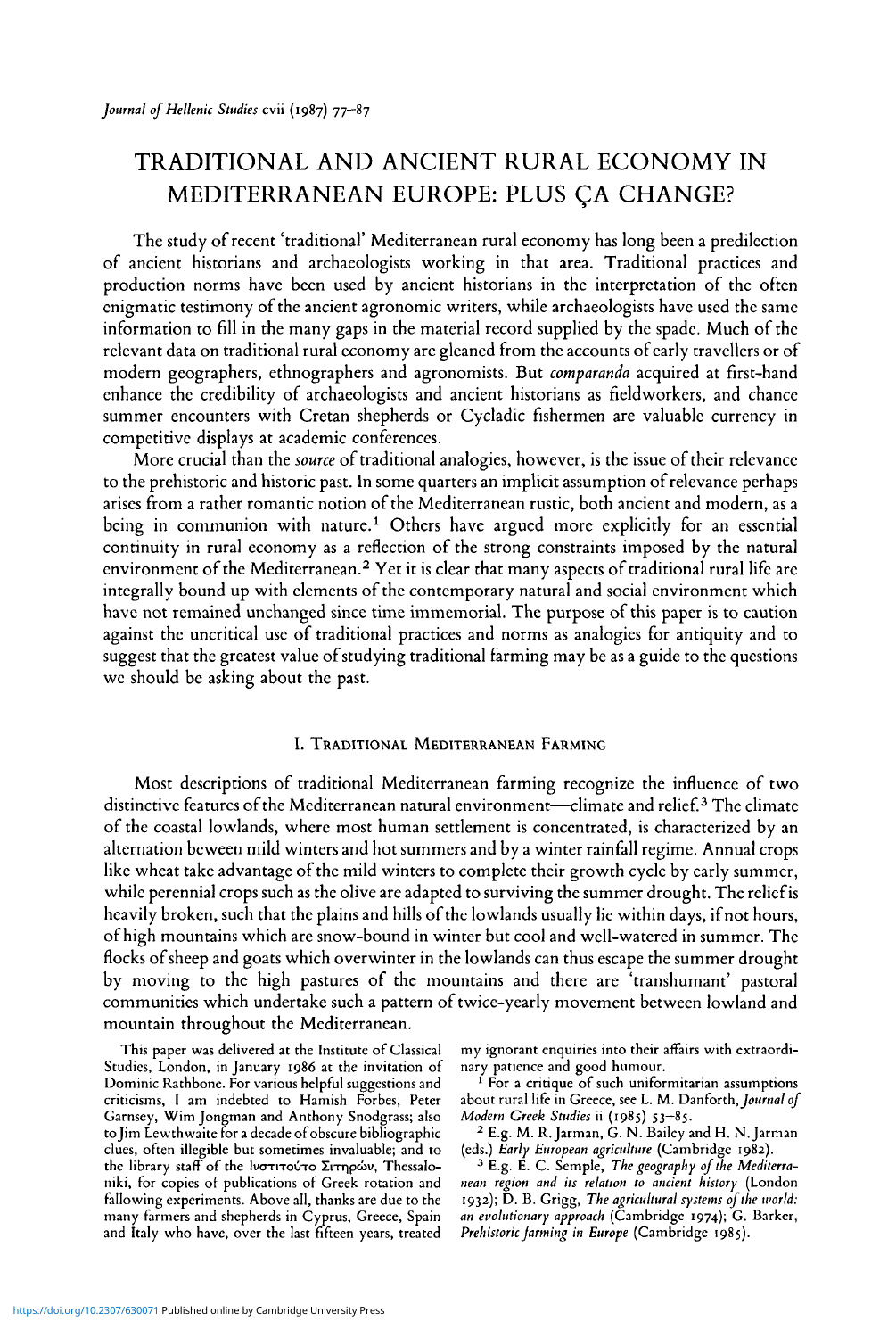Clearly one consequence of broken relief is considerable *local* diversity of topography and climate, but certain generalizations about land-use can still be made. Traditionally the Mediterranean landscape has been dominated by the seasonal pastures of sheep and goats and by wheat or barley fields sown on a two-year fallowing cycle. The fallow fields have been cultivated to prevent weed growth (hence 'bare fallow') and so to preserve two years' moisture for the succeeding cereal crop. A much smaller area is devoted to vegetable gardens and to orchards or vineyards, though the value of their produce is disproportionately large. Locally, olives and vines may take up a large part of the total cultivated area, partly because of their ability to thrive on soils to which shallow rooting cereals are ill-adapted.

Scholars have extrapolated a number of traditional features back into the past. In Greece, some sort of seasonal use of mountain pasture by early historical times is clearly implied in the story relating how the infant Oidipous was handed over by a Theban shepherd to a Corinthian shepherd on Mt. Kithairon,<sup>4</sup> but full-scale transhumant pastoralism has been suggested for later prehistory on archaeological grounds in Greece, Italy and Spain.<sup>5</sup> Indeed a broadly similar pattern of movement has even been suggested for a population dependent on animals such as red deer in northwest Greece during the last Ice Age.<sup>6</sup>

The alternation of cereals and bare fallow has also widely been assumed to be the norm in historical times<sup>7</sup> and perhaps in prehistory.<sup>8</sup> This assumption is integral to many estimates of past labour requirements or productivity and has contributed to the widespread belief that ancient agriculture was woefully unproductive, with rare insights by the early agronomists being effectively neutralized by technological shortcomings. Local specialization in olives or vines has also aroused interest, and is a basic prerequisite of Renfrew's argument that the palaces of Bronze Age southern Greece developed as centres for the redistribution of the fruits of locally specialized agricultural production.<sup>9</sup>

Unfortunately the direct historical or archaeological evidence for extrapolating these traditional forms back as widespread elements of past rural life is rarely unambiguous. For this reason circumstantial arguments as to what is likely to have taken place assume great importance. Clearly such circumstantial arguments are dependent on understanding the social and natural environmental context of traditional transhumance, bare fallowing or tree-crop specialization. For example, the geographical pattern of local specialization in crops such as olives and vines has changed radically during the last three centuries for a variety of locally and historically specific reasons—in response to the development of new urban markets, to the construction of new transport links such as canals and railways or to the growth and decline of competing producers because of government intervention or because of natural disasters such as the phylloxera which wiped out the vineyards of France and Spain, then Italy and Dalmatia.<sup>10</sup> In Greece itself local specialization in olives in areas ill-suited to cereal growing is clearly related to the opportunities of an international market economy: thus olive growers in the infertile Mani peninsula of southern Greece cut down their trees and reverted to cereal production when

<sup>4</sup> Semple (n. 3) 323.

(1972) 115-23; Archäologisches Korrespondenzblatt iii<br>(1973) 431-5; G. Barker, 'Prehistoric territories and economy in central Italy', in E. S. Higgs (ed.) *Palaeoeco-nomy* (Cambridge 1975) 111-75; Jarman et al. (n. 2).

(London 1973) 108; R. Duncan Jones, *The economy of the* (1985) 142. *Roman empire; quantitative studies<sup>2</sup>* (Cambridge 1982)49; but *cf.* K. D. White, *Roman farming* (London 1970) 119– *Cyclades and th*<br>21. (London 1972).

21. (London 1972). <sup>8</sup> W. Richter, *Die Landwirtschaft im homerischen*<sup>10</sup>

 Semple (n. 3) 323. *Zeitaher* (Archaeologia Homerica ii. H [Gottingen <sup>5</sup> 1968]) 100-1; H. J. van Wersch, 'The agricultural economy', in W. A. McDonald and G. R. Rapp (eds.) (>973) 431—5; G. Barker, 'Prehistoric territories and *The Minnesota Messenia expedition* (Minneapolis 1972) *nomy* (Cambridge 1975) 111–75; Jarman et al. (n. 2). 20; M. Wagstaff, S. Augustson and C. Gamble, 6 E. S. Higgs, C. Vita-Finzi, D. R. Harris and A. E. 'Alternative subsistence strategies', in C. Renfrew and Fagg, Proceedi E. S. Higgs, C. Vita-Finzi, D. R. Harris and A. E. 'Alternative subsistence strategies', in C. Renfrew and Fagg, *Proceedings of the Prehistoric Society xxxiii* (1967) 1— M. Wagstaff (eds.) *An island polity: the archaeology of* 29. exploitation in Melos (Cambridge 1982) 177; J. L. Bintliff<br><sup>7</sup> Semple (n. 3) 386; M. I. Finley, *The ancient economy* and A. M. Snodgrass, *Journal of Field Archaeology* xii and A. M. Snodgrass, Journal of Field Archaeology xii

9 C. Renfrew, *The emergence of civilisation: the*

 $10$  Grigg (n. 3)  $141-4$ .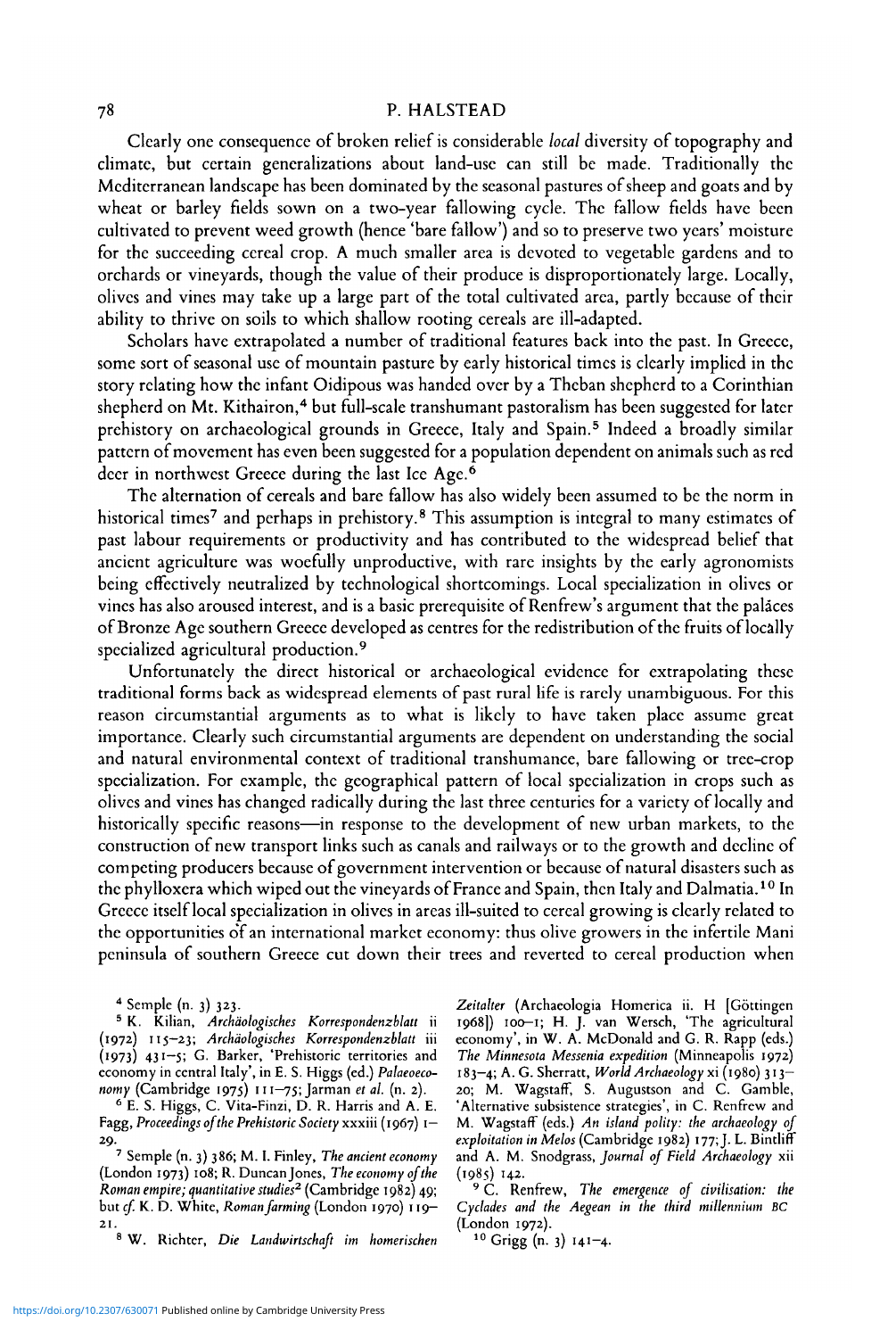World War II disrupted international trade and forced them to rely on local subsistence agriculture. This does not, of course, mean that local specialization did not take place in the distant past, but it does cast doubt on Renfrew's model in which local specialization is a prerequisite for the initial development of the very institutions which would have made specialized communities viable.<sup>11</sup>

Two other traditional features noted above are rather harder to dismiss. Transhumance and bare fallowing (and hence the absence of manuring or crop rotation) together account for what many see as the single most fundamental distinction between traditional Mediterranean and temperate European farming—the divorce between stock husbandry and arable farming.<sup>12</sup> In essence, transhumance removes livestock from the lowlands for half of the year, thus depriving the arable sector of half of the available manure.<sup>13</sup> Bare fallow, in turn, produces less fodder than a weedy (i.e. uncultivated) fallow and far less than a rotation including fodder crops: thus the grazing potential of the lowlands is kept low and livestock are forced into seasonal transhumance.<sup>14</sup> Together the most distinctive characteristics of traditional stock and crop husbandry have locked the pastoral and arable sectors of the rural economy into a vicious circle of increasing separation.

But was this pastoral: arable divorce equally characteristic of rural economy in antiquity? To answer this question, we must first look critically at the natural and social context of transhumance and bare fallowing in traditional rural economy.

## II. TRANSHUMANCE

Most studies of traditional Mediterranean transhumance have rightly stressed the complementary nature of the lowland winter grazing areas and the highland summer pastures. A few of these studies have argued that the lowlands are in fact too hot and dry in summer for stock to survive, while winter conditions in the mountains are equally severe. Under this extreme formulation, transhumance is literally an inevitable consequence of environmental constraints and can be extrapolated back into the distant past with absolute confidence. All the common farmyard animals, however, can and do survive the heat and aridity of the lowland summers and a few even overwinter in the mountains, albeit at a considerable cost in stall-feeding.<sup>15</sup> A more usual, and less contentious, 'environmental' interpretation of transhumance sees such twiceyearly movements as evading the season of scarce grazing in both the lowlands and the mountains and so permitting the maintenance of larger populations of livestock (and people).<sup>16</sup> In other words, transhumance is a necessary response to the Mediterranean environment *if livestock are kept on a sufficiently large scale.* Stock husbandry on the necessary scale in the past cannot be assumed and has rarely, if ever, been demonstrated.

In later prehistory, at least, the ecological niche occupied by traditional transhumant pastoralists simply did not exist. Firstly, the present summer pastures in the mountains arc, to a large extent, not a 'natural' feature of the Mediterranean landscape.<sup>17</sup> Although tree growth may be prevented locally in the mountains by steepness of slope, absence of soil, waterlogging and so on, no Mediterranean mountain is high enough (for its southerly latitude) for extensive alpine meadows to be the inevitable product of harsh winter conditions. On the contrary, tree growth tends to be associated in the mountains of the Mediterranean region with wet, rather

i2Scmple (n. 3) 297; Grigg (n. 3) 125.

<https://doi.org/10.2307/630071> Published online by Cambridge University Press

15 E.g. J. K. Campbell, *Honour, family, anil patronage*

<sup>17</sup> Higgs et al. (n. 6); G. Mavrommatis pers. comm.

<sup>&</sup>lt;sup>11</sup> See also S. Aschenbrenner, 'A contemporary community', in McDonald and Rapp (n. 8) 49; J. G. Lewthwaite, 'Acorns for the ancestors: the prehistoric exploitation of woodlands in the west Mediterranean', (Oxford 1964) 10—11. in S. Limbrey and M. Bell (eds.) Archaeological aspects of <sup>16</sup> Higgs et al. (n. 6); Barker (n. 5); Jarman et al. (n. 2);<br>woodland ecology (British Archaeological Reports Inter- J. M. Frayn, *Sheep-rearing and the wool tra woodland ecology* (British Archaeological Reports Inter-<br>national Series cxlvi [Oxford 1982]) 218. 17

 $13$  Semple (n. 3) 300.

 <sup>14</sup> Grigg (n. 3) 125.

<sup>&</sup>lt;sup>16</sup> Higgs et al. (n. 6); Barker (n. 5); Jarman et al. (n. 2); during the Roman period (Liverpool 1984).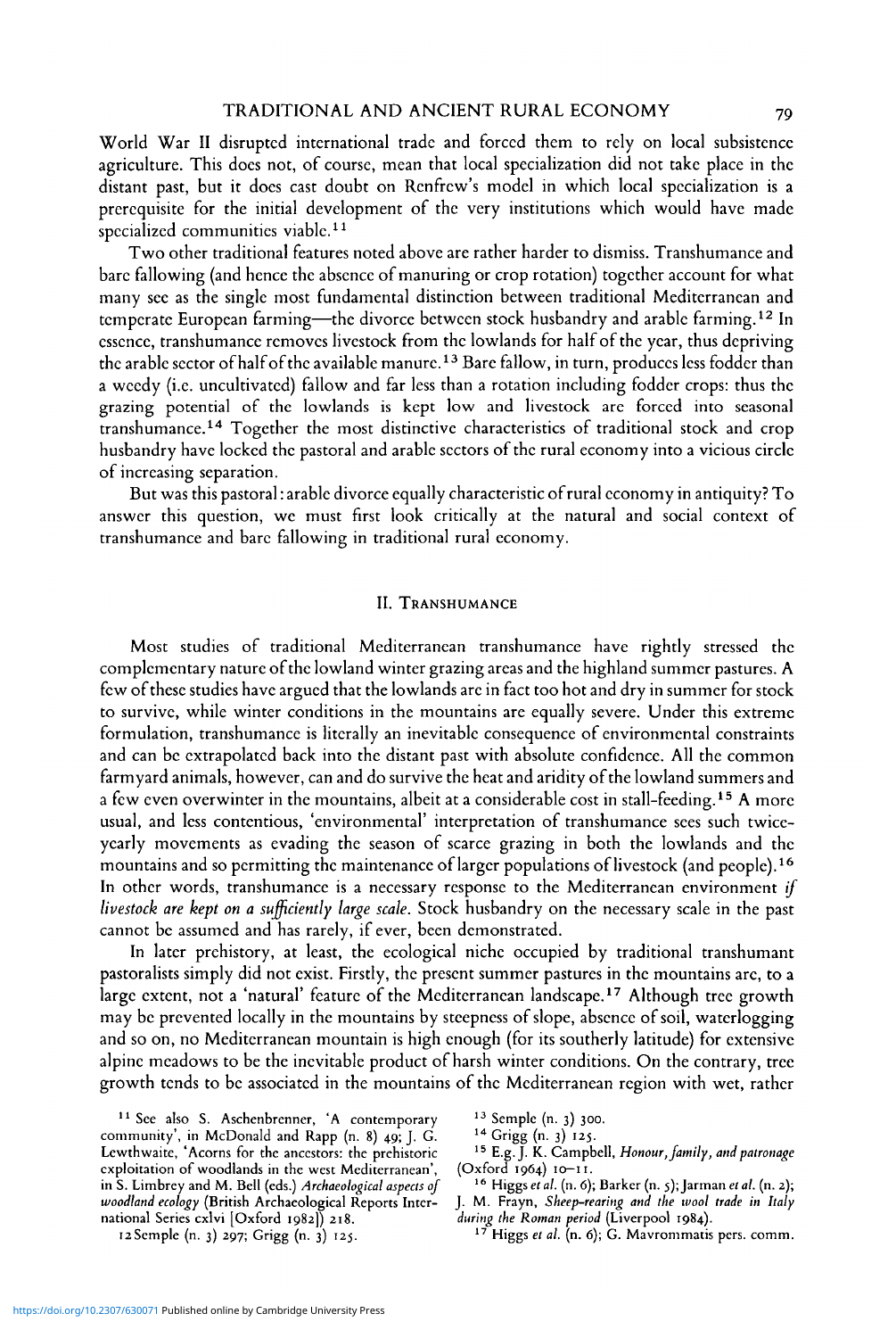than warm, topographical situations. In northern Greece, for example, the tree-line is higher on west- than on east-facing slopes, higher on high mountains than on low ones, and higher on impermeable than on permeable rocks, all of which suggests summer aridity, rather than winter cold, as the major *climatic* factor favouring grassland.<sup>18</sup> Even if insufficient to prevent tree growth, aridity could seriously retard regeneration of high mountain forests in the face of clearance by shepherds and woodcutters, which is very well documented in the recent past.<sup>19</sup> Most mountain pasture seems to be the product of human interference—either directly through the fire and axe or indirectly through grazing livestock—and, as the decline of the traditional pastoral economies leads to relaxation of grazing pressure, trees are widely recolonizing these areas. Throughout much of later prehistory, therefore, and perhaps well into early historical times, mountain pasture may have been very limited in extent.

Secondly, the fertile lowlands occupied by the earliest Mediterranean farmers in the sixth millennium bc were also well wooded.<sup>20</sup> This does not mean that a dense arboreal canopy prevented the growth at ground level of accessible graze and browse, but herding large numbers of animals would have been very difficult and a variety of large predators and competitors will have made close herding necessary. Moreover the trees will have offered browse for domestic livestock during the months when the more shallow-rooting grasses died back<sup>21</sup> and in some areas seasonal wetland will have provided an alternative source of graze for small numbers of animals, so summer will not have been such a season of scarcity for lowland livestock as has been the case in recent times. Thus seasonal use of distant mountain pastures may only have become advantageous, let alone necessary, once extensive clearance had created a surfeit of winter grazing in the lowlands and this surfeit had been taken up by greatly increased numbers of livestock.

Thirdly, the social environment in which the transhumant pastoralism of recent centuries flourished is quite unlike any which existed in the distant past. The unusual political and economic conditions under which the long distance systems of Spain (the 'Mesta') and Italy (the 'Dogana') developed to supply the mediaeval wool trade are well known. More recently Lewthwaite has discussed the international political and economic factors which underpinned smaller scale pastoral economies in Corsica and Sardinia.<sup>22</sup> In northern Greece the traditional economy of the Vlachs and Sarakatsani, who inspired much of the recent archaeological fascination with transhumant pastoralism, also warrants further investigation. Though many Vlach and Sarakatsani shepherds did make the prescribed annual moves with their flocks to and from the high mountain pastures of the Pindhos range, others stayed in the mountains as sedentary mixed farmers, while others travelled widely in Greece, the Balkans and eastern Europe making a living as merchants, tinkers or builders.<sup>23</sup> In recent times, at least, the shepherds have sold the produce of their flocks (wool, cheese, lambs) in the markets of the lowland towns and have bought in relatively cheap agricultural staples, such as flour and oil,<sup>24</sup> and up to the nineteenth century some of the highland population was employed in guiding, guarding and robbing traders passing through the mountains. Thus in a number of ways the recent highland economy has been heavily subsidized by and parasitic upon the market economy

<sup>18</sup> Admiralty, Naval Intelligence Division, Greece, i:<sup>21</sup> *physical geography, history, administration and peoples* (Geographical Handbook Series [Andover 1944]); P. (Geographical Handbook Series [Andover 1944]); P. Pernet and G. Lenclud, *Berger en Corse* (Grenoble 1977). Quezel, *Vegetatio* xiv (1967) 127-228.

history of the eastern Mediterranean and the Near East (British Archaeological Reports International Series during the last 20,000 years', in J. L. Bintliff and W. van xevi  $[Ox$  ford 1981]) 57–66. Zeist (eds.) Palaeoclimates, palaeoenvironments and human<br>communities in the eastern Mediterranean region in later *prehistory* (British Archaeological Reports International Series exxxiii [Oxford 1982]) 277—321.  $24$ 

 G. Williamson and W.J. A. Payne, *An introduction* to animal husbandry in the tropics<sup>2</sup> (London 1965) 79; F.

ezel, Vegetatio xiv (1967) 127–228. <sup>22</sup> J. G. Lewthwaite, <sup>3</sup>Plain tails from the hills:<br><sup>19</sup> W. B. Turrill, *The plant life of the Belhau paringula*, transhumango in Maditaryngan archaeology, in A. W.B. Turrill, *The plant-life of the Balkan peninsula* transhumance in Mediterranean archaeology', in A. (Oxford 1929). Sheridan and G. Bailey (eds.) *Economic archaeology: <sup>20</sup>* E.g.W. van Zeist and S. Bottema, 'Vegetational *towards an integration of ecological and social approaches*

 A. J. B. Wace and M. S. Thompson, *Nomads of the Balkans* (London 1914); Campbell (n. 15); N. Gage, *Eleni* (London 1983).

 $24$  Campbell (n. 15) 363-4.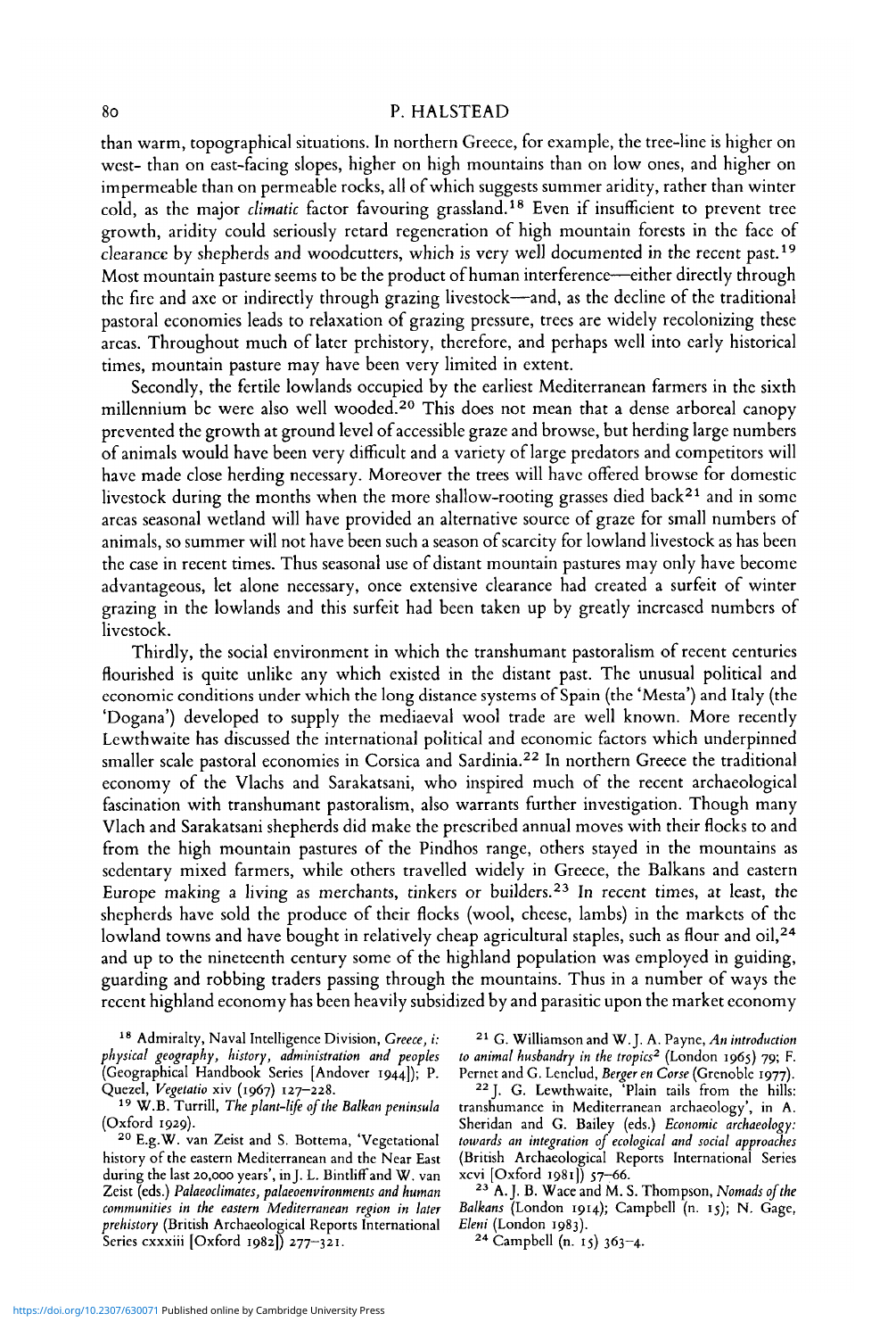of the lowlands.<sup>25</sup> Without this 'subsidy', pastoral communities would need to maintain far larger flocks to support a given human population.

Quite when the niche occupied by traditional transhumant pastoralists was first created and exploited is a difficult question, the answer to which doubtless varies from area to area within the Mediterranean. Firm palynological evidence for the impact of early farmers on lowland vegetation is notoriously hard to find,<sup>26</sup> suggesting that clearance was in most cases a very gradual process, and extensive deforestation in the mountains seems, in some areas at least, only to have taken place in the last few centuries. There is also a tendency among ancient historians to play down the importance in classical antiquity of the urban market upon which recent pastoralists have been dependent.<sup>27</sup> The appearance in northern Greece towards the end of the  $\tilde{f}$ irst millennium <code>AD</code> of the Vlachs, $^{28}$  the linguistically and culturally distinct group which has traditionally occupied much of the high Pindhos, may then reflect the colonization of a new economic niche.<sup>29</sup> Locally, specialized pastoralism may well have existed much earlier, particularly in agriculturally marginal areas, but the wholesale seasonal removal of livestock from the arable lowlands was probably not commonplace in antiquity.<sup>30</sup>

#### III. BARE FALLOWING

The popular explanation for the traditional prevalence of bare fallowing (and near-absence of soil-improving practices such as manuring and cereal/pulse rotation) is that the limiting factor on crop production in the Mediterranean is the availability of water, rather than nutrients, and that bare fallowing allows two years' rainfall to be stored for one crop.<sup>31</sup> At best, therefore, manuring offers an irrelevant improvement in soil fertility and at worst it accelerates water loss by opening up the soil, and so is actually deleterious.<sup>32</sup> Similarly a pulse rotation crop, which adds nitrogen to the soil, is at best irrelevant and at worst competes with the ensuing cereal crop for moisture and so is positively disadvantageous. The fact that cereal/pulse rotation has only begun to oust bare fallowing very recently, and at the behest of modern agronomists, even though its theoretical advantages were appreciated by the ancient agricultural writers, apparently confirms the unsuitability of this practice to the Mediterranean.

That soil moisture can be a limiting factor on crop production in the Mediterranean is made amply clear by the frequent coincidence of severe drought and crop failure.<sup>33</sup> Moisture is evidently not the only limiting factor, however, because the widespread abandonment of bare fallowing since World War II has been accompanied by the adoption of weed killers and

<sup>25</sup> See also S. H. Lees and D. G. Bates, American *Antiquity* xxxix (1974) 187–93; P. Briant, État et pasteurs<br>au moyen-orient ancien (Cambridge 1982) 235.

and northern Greece: T. A. Wijmstra, *Ada Botanica* transhumant pastoralists is begging the question. *Neerlandica* xviii (1969) 511—27; H. E. Wright, 'Vege tation history', in McDonald and Rapp (n. 8); S. Europe or: thoughts on the early history, continuity and<br>Bottema, Late quaternary vegetation history of northwestern individuality of Mediterranean upland pastoralism' Bottcma, *Late quaternary vegetation history of northwestern* individuality of Mediterranean upland pastoralism' in 40; *Ada Botanica Neerlandica* xxix (1980) 343—9; *Palaeo-* Bcrggcbicten', *Itinera* v/vi (Basel 1986), 7—29. *historia* xxiv (1982) 257-89; J. R. A. Greig and J. Turner, *Journal of Archaeological Science* i (1974) 177-94; J- Turner and J. Greig, Review of Palaeobotany and<br>Palynology xx (1975) 171–204; N. Athanasiadhis, Flora *Palynology* xx (1975) 171—204; N. Athanasiadhis, *Flora land use pattern in Cyprus* (World Land Use Survey

clxiv (1975) 99-132.<br>
<sup>27</sup> Finley (n. 7).<br>
<sup>28</sup> A. P. Avramea, Η βυζαντινή θεσσαλία μέχρι του *1204* (Βιβλιοθήκη Σ.Ν. Σαριπόλου 27), (Athens 1974) 66.<br><sup>29</sup> The antiquity of transhumant pastoralism cannot

be resolved by archaeological survey alone: the often *Agriculture* xxvi (1958) 25—33.

ephemeral habitations of mobile pastoralists can be<br>archaeologically invisible, especially in the difficult terrain of the mountains; conversely, to interpret all <sup>26</sup> See e.g. the extensive pollen record from central high mountain occupation sites as the remains of

<sup>30</sup> P. Garnsey, 'Mountain economies in southern *Greece* (Groningen 1974); *Palaeohistoria* xxi (1979) 19— M. Mattmiiller (ed.), 'Wirtschaft und Gesellschaft von

 $\overline{\mathbf{3}}$  $31$  Semple (n. 3) 386; White (n. 7) 113, 118.

 $32$  Semple (n. 3) 411; White (n. 7) 129.

E.g. D. Christodoulou, *The evolution of the rural*

clxiv (1975) 99–132.<br><sup>27</sup> Finley (n. 7). <sup>34</sup> H. M. James and A. Frangopoulos, *Cyprus*<br><sup>28</sup> A P. Auramea H. Burgarum Berree le union rou. *Agricultural Jaurual www. (1939*) cultural Julian by Agricultural Journal xxxiv (1939) 5-19; L. Littlejohn,  $Empire$  Journal of Experimental Agriculture xiv (1946) 123-33; P. A. Loizides, *Empire Journal of Experimental*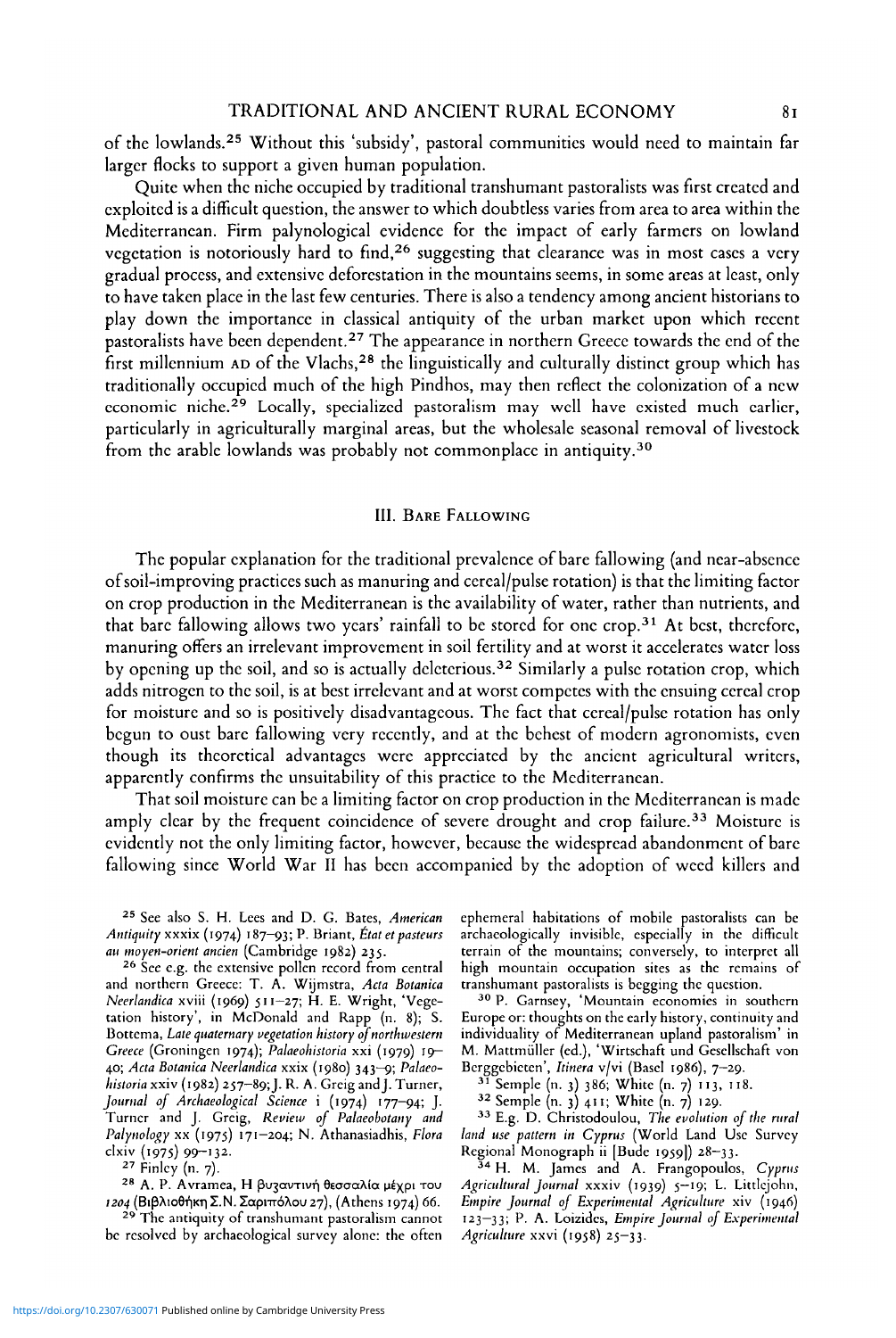artificial fertilizers, but only rarely of irrigation. In fact experiments conducted during the 1930s, 1940s and 1950s in Cyprus showed that fertilizers improved cereal yields dramatically.<sup>34</sup> Fertilized plots produced more *every year* than did bare fallowed plots in alternate years. Moreover, sheep manure produced the same effect as artificial fertilizers. In fact manure is applied to tree crops, gardens and cereals throughout the Mediterranean and is evidently beneficial—at least if the timing and quantity are appropriate. So manured annual cropping is far more productive than a bare fallow/cereal rotation, if sufficient manure is available.

Alternatively, cereals may be grown in rotation with pulse crops, and again modern experimental data are instructive. The Cypriot experiments showed that wheat yields following a pulse crop were slightly lower than those after bare fallow, while experiments in northern Greece indicate a slight improvement in wheat yields after a pulse crop.<sup>35</sup> Data from the semiarid south of Australia, however, suggest that in the long term the benefits of pulse rotation to alternate year wheat yields are quite unequivocal<sup>36</sup>—and of course a pulse crop is also produced in the intervening years.

If, as seems inevitable, bare fallowing is so much less productive per unit area than either manured annual cropping or cereal/pulse rotation, why was it so pervasive in the recent past? As was noted above, manuring is not in fact unknown in traditional farming and has probably tended to be concentrated in small-scale gardens, orchards and so on because of the scarcity of manure<sup>37</sup>—which in turn partly results from the traditional prevalence of transhumance.<sup>38</sup> The key to the rarity of cereal/pulse rotation in traditional farming seems to be the higher labour costs of (harvested) pulse crops compared with cereals:<sup>39</sup> though more productive per unit area than bare fallowing, cereal/pulse rotation may be less productive per unit of human labour.

In both cases the *scale* of traditional farming is crucial. Traditionally, most of the rural population of the Mediterranean has lived in nucleated villages or towns, far from the majority of their fields. Even small settlements, which are often located with an eye to security rather than for proximity to their fields, may face the same problem and the need to farm at a distance from home is widely exacerbated by broken terrain and by a highly fragmented and dispersed pattern of land tenure.<sup>40</sup> In consequence subsistence agriculture has been dominated by extensive cultivation of distant fields in which cereals alternate with bare fallow, while the more labour intensive pulses have tended to be relegated to a minor role, often restricted to intensively worked in-field gardens.<sup>41</sup> This labour-saving tactic rules out the possibility of widespread cereal/pulse rotation.

Why was bare fallowing characteristic of the cereal fields? Significantly, in the Cypriot experiments referred to earlier, the main obstacle to manured annual cropping of cereals was found to be the proliferation of weeds. The extensively cultivated cereal fields of traditional farming received only low levels of manuring, tilling and weeding and so produced poor crops which did not compete well with weeds. Bare fallowing, by ploughing up fallow weeds before they seed, is an effective means of checking weed growth and, because ploughing can take place in late spring in the agricultural slack season between sowing and harvest, it makes economical

35 Β. Φ. Κοκόλιος, Γεωπονικά 110–111 (1963) 1–15; 31–54.

Σ. Ε. Σωτηριάδης, Γεωργική Ερευνα i (1977) 125-36.<br><sup>36</sup> M. Williams, *The making of the south Australian landscape* (New York 1974); B. A. Chatterton and L. 'Island resources and their limitations', in Renfrew and Chatterton, *Libyan Studies* xv (1984) 157-60. Wagstaff (n. 8) 103.

 $37$  E.g. P. A. Loizides, 'The cereal-fallow rotation in Cyprus<sup>7</sup>, Proceedings of the first Commonwealth conference<br>on tropical and subtropical soils (Commonwealth Bureau of Soil Science, Technical Communication xlvi [Har- (1968) 1-20; H. A. Forbes, *Annals of the New York*

<sup>38</sup> Also, in the recent, heavily deforested landscape, farmers have sometimes needed to use available dung as fuel—e.g. A. C. de Vooys, *Tijdschrift van het Koninklijk*<sup>4</sup> <sup>1</sup> *Nederlandsch Aardrijkskundig Cenootschap* lxxvi (1959)

E. Σωτηριάδης, Γεωργική Ερευνα i (1977) 125–36. <sup>39</sup> F. Dovring, Land and labor in Europe 1900–1950<br><sup>36</sup> M. Williams, *The mabine of the south Australian* (The Hoove 1960) 1911 M. Woostoff and C. Comble M. Williams, *The making of the south Australian* (The Hague i960) 404; M. Wagstaff and C. Gamble,

 $40$  Dovring (n. 39) 15, 26-7; Christodoulou (n. 33); M. Chisholm, Rural settlement and land use<sup>2</sup> (London 1968); S. F. Silverman, American Anthropologist lxx penden 1948)] 210. *Academy of Sciences* cclxviii (1976) 236-50; M. Wagstaff Also, in the recent of recent in the recent and S. Augustson, 'Traditional land use', in Renfrew and Wagstaff (n. 8) 108.

E.g. Wagstaff and Augustson (n. 40) 119.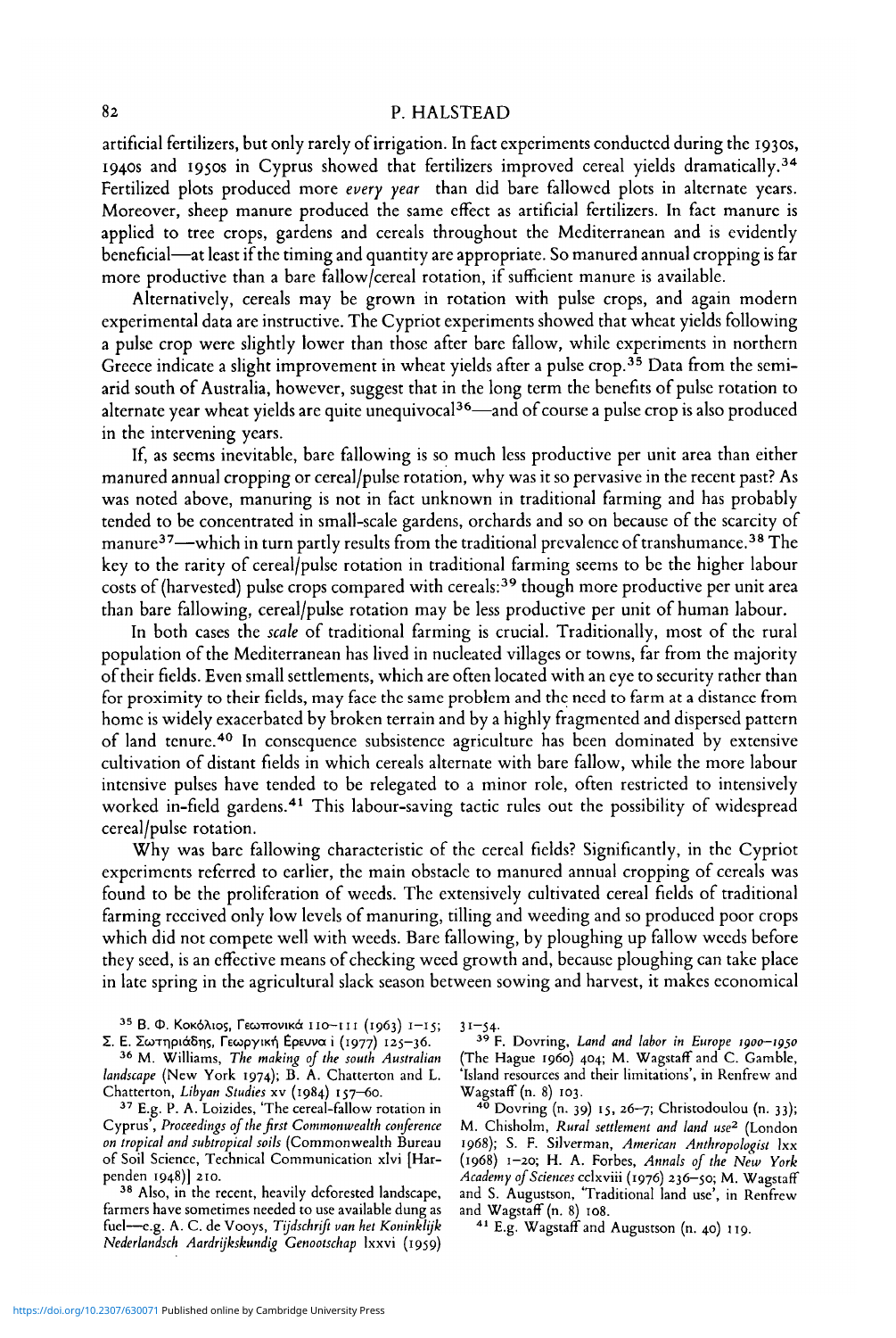use of scarce manpower and plough animals.<sup>42</sup> This scarcity is in turn a consequence of the extensive and unproductive nature of traditional land-use.

Like transhumance, therefore, traditional bare fallowing is integrally related to a specific historical context and should not be extrapolated back into the distant past uncritically. If traditional extensive farming is integrally related to the traditional nucleated pattern of settlement, dispersed settlement in farmsteads and villages located nearer to the arable land might well be associated with more intensive farming. In fact a relatively dispersed pattern of settlement does seem to have been the norm for most of prehistory<sup>43</sup> and has recently been documented for classical antiquity in a host of intensive archaeological surveys.<sup>44</sup> Even if some of the smallest rural 'sites' located in these surveys are not permanent farmsteads, the presence of substantial (i.e archaeologically visible) field-houses may have rather similar implications for the intensity of land-use.<sup>45</sup> Thus if the deconstruction of traditional agricultural practice offered here is basically valid, intensive cultivation involving regular manuring and cereal/pulse rotation may have been commonplace in antiquity. Indeed the widespread 'background' scatter of ancient pottery, documented in parts of the lowland Mediterranean landscape as a spin-off of recent surveys,<sup>46</sup> surely reflects intensive agricultural activity and was perhaps largely created by manuring or middening.<sup>47</sup>

### IV. LAND-USE IN ANTIQUITY—AN ALTERNATIVE MODEL

Transhumance and bare fallowing, the twin interrelated pillars of the traditional divorce between livestock and crop husbandry, have both been shown to be integrally bound up with the nucleated nature of human settlement and the consequently extensive nature of land-use in the recent past. During later prehistory and early historical times, much of the rural population of the Mediterranean lived relatively close to the fields they worked and small-scale intensive farming was a practicable alternative. Under such a regime, cereal/pulse rotation may well have been the norm rather than the exception and changes in animal husbandry are also likely. The traditional system of farming a scatter of distant and dispersed plots makes it difficult for individual households to graze their small herd of livestock on their own arable land. Instead most livestock were run in large consolidated herds, either on a communal basis or under the ownership of specialized pastoralists, and fields under cereals and those in fallow tended to be grouped into large blocks to facilitate herding. These large herds both permitted and encouraged transhumance. With dispersed settlement and closer plots, herding at the household level would be more practicable and more complex rotation schemes might be a substantial obstacle to large consolidated herds. Transhumance would then be less likely and the consequent integration of crop and livestock husbandry would in turn make manure more freely available and so reinforce the viability of intensive arable farming.

Viewed in this light, discussion by the ancient agricultural writers of the benefits of intensive practices like manuring and cereal/pulse rotation should perhaps be interpreted not as exploring the boundaries of contemporary agronomic theory, but rather as advocating the application to extensively farmed estates of techniques used on small farms since time immemorial.

<sup>42</sup> E.g. H. A. Forbes, *Expedition* xix. i (1976) 5–11. <sup>45</sup> R. Osborne, *ABSA* lxxx (1985) 119–28.<br><sup>43</sup> E.e. B. Helsteed, Counting sheep in Neolithic and the T.W. Gallant. The Jonian Islands peloc.

<sup>43</sup> E.g. P. Halstead, 'Counting sheep in Neolithic and Bronze Age Greece', in I. Hodder, G. Isaac and N. Hammond (eds.), *Pattern of the past: studies in honour of* Snodgrass (n. 8).

Rupp (eds.), *Archaeological survey in the Mediterranean Archaeological Review* ii (1983) 31–44; T. M. William-<br>area (British Archaeological Reports International Series son, *Britannia* xv (1984) 225–30. clv  $[Oxford 1983]$ .

45 R. Osborne, ABSA lxxx (1985) 119-28.

 T. W. Gallant, 'The Ionian Islands paleo-economy research project', in Keller and Rupp (n. 44); Bintliff and

*David Clarke* (Cambridge 1981) 307-39<sup>4</sup> <sup>7</sup> A. M. Snodgrass, *Annales (E.S.C.)* v-vi (1982) <sup>4</sup> <sup>4</sup> P. D. A. Garnsey, *Proceedings of Cambridge Philo-* 800-12; see also T. J. Wilkinson, *Journal of Field logical Society* ccv (1979) 1-25; D. R. Keller and D. W. *Archaeology* ix (1982) 323-33; D. Crowther, *Scottish* Rupp (eds.), *Archaeological survey in the Mediterranean Archaeological Review* ii (1983) 31—44; T. M. William-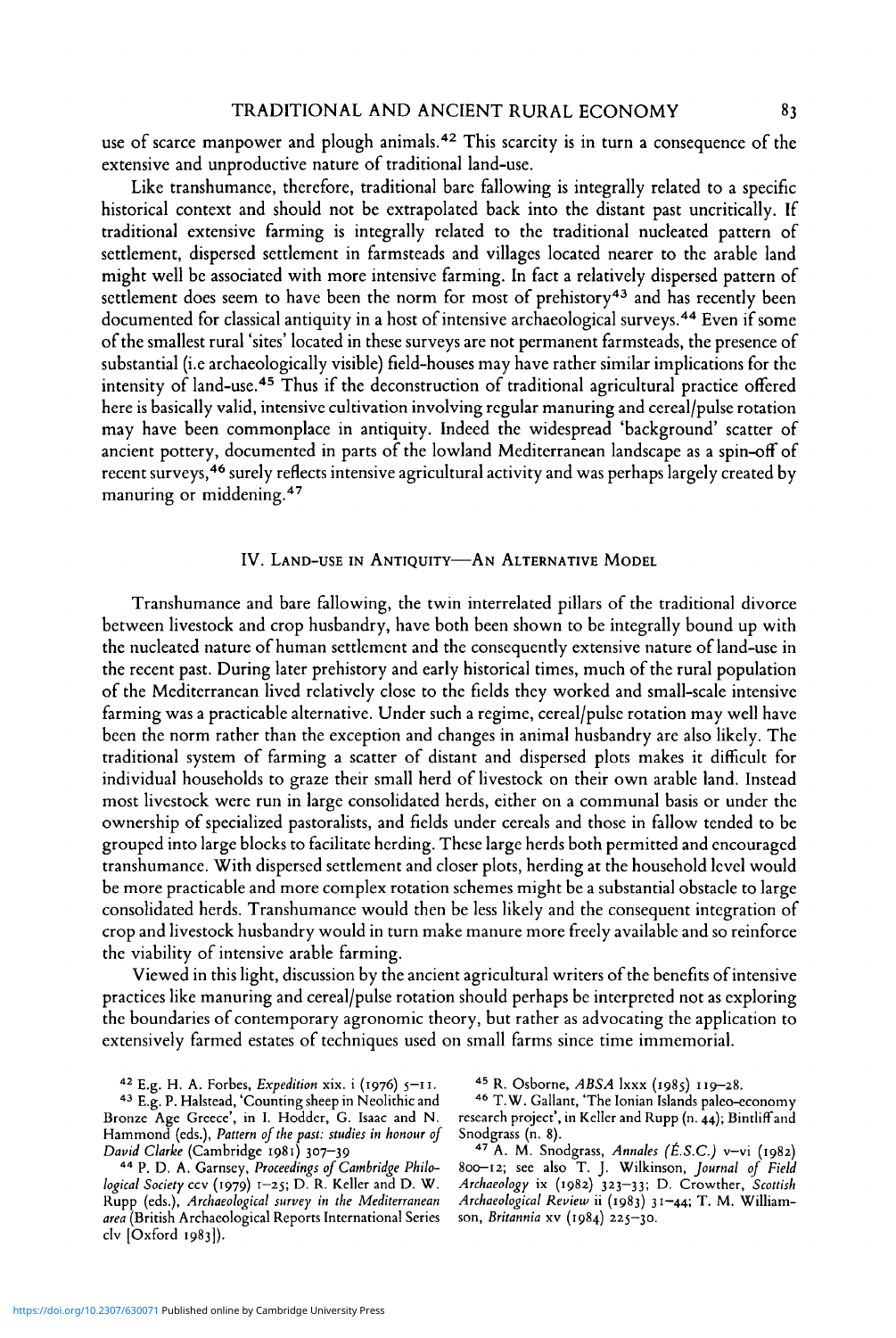This contrast between traditional extensive farming and the alternative intensive model has a number of quite radical implications for attempts by ancient historians to quantify the likely labour requirements and productivity of classical agriculture. For example, traditional agriculture is heavily dependent on work animals—both pack animals, for carrying labour to and produce from the distant and scattered fields, and plough animals for tilling the extensive areas under cereals or cultivated fallow. The feeding costs of such work animals are prodigious<sup>48</sup> and Roman colonial land allotments may often have been too small to justify the capital cost of keeping work animals: as little as 7—8 jugera *(c.* 2 ha) worked by hand could feed a family, but 20 jugcra *(c.* 5 ha) would be needed if work animals were kept.<sup>49</sup>

Spade and hoe cultivation is still the norm for in-field gardens today and has on occasion replaced ploughing both in recent centuries and in classical antiquity.<sup>50</sup> For the Roman period spades and hoes are richly attested by archaeological finds<sup>51</sup>—though many of these were doubtless used to complement rather than to replace the plough.<sup>52</sup> The wider implications for farming societies of plough versus hoe cultivation have been discussed by Goody,<sup>53</sup> but two particular points deserve mention here. Firstly, with plough agriculture, the capital-expensive plough team sets the limit on productivity, whereas hoe cultivation can make far fuller use of a household's human labour force. Secondly, the alternative cultivation technologies affect the costs of crop production at a number of levels.

Under the traditional extensive system, much agricultural labour is directly geared to the maintenance of work animals which, because they are working during the day, need to be stall fed for much of the year. Crops are therefore harvested together with much of the straw, which could otherwise have been left in the field and grazed *in situ.* Reaping thus becomes even more back-breaking and a far greater volume of crop must be transported from the fields and then threshed and winnowed. Trampling the crop under the hooves of work animals, rather than flailing by hand, offsets the greater volume of crop to be threshed, but the need to save straw and chaff for fodder means that the crop must be winnowed laboriously in only a light breeze.<sup>54</sup>

The different cultivation technologies may also entail very different seed:yield ratios. Extensive plough agriculture is traditionally associated, and again clearly for reasons of scale, with broadcast sowing, which is very wasteful of seed.<sup>55</sup> Intensive gardening, on the other hand, is compatible with dibbling—a sparser but more even method of sowing which permits much higher seed: yield ratios.<sup>56</sup> Thus extensive and intensive farming are characterized by different cultivation technologies, by different harvesting and crop processing techniques and so by different labour inputs and production outputs at almost every stage in the agricultural cycle.

These differences might account for some of the 'discrepancies' in ancient literary estimates of labour requirements or productivity noted so despairingly by Duncan-Jones.<sup>57</sup> Of course, additional variation is introduced by other factors. Speed of ploughing, for example, depends on the heaviness of the soil and number of plough animals. Threshing is faster on a hot day, but slower if the crop is a glume wheat rather than a free-threshing cereal or pulse. Consideration of

4 8 E.g. Christodoulou (n. 33) 182-3.

production and environment in the peninsula of Methana, *Greece* (Ph.D. dissertation, University of Pennsylvania 1982) 217; Delille (n. 49); White (n. 7) 484 n. 5.

<sup>51</sup> K. D. White, *Agricultural implements of the Roman* 57 *world* (Cambridge 1967).

 $54$ E.g. Delille (n. 49) 118 fig. 39.

<sup>53</sup> J. Goody, Production and reproduction Cambridge 5 4 G. Jones and P. Halstead, 'Traditional crop

of grazing to maintain a single ox (p. 135). processing in Amorgos, Greece', (in preparation). 5 0 H. A. Forbes, *Strategies and soils: technology,*<sup>5</sup> <sup>5</sup>

processing in Amorgos, Greece', (in preparation).<br><sup>55</sup> E.g. F. Sigaut, *L'agriculture et le feu* Cahiers des<br>Études Rurales i (Paris 1975) 220–1.

 5 6 P. McConncll, *The agricultural notebook* (London  $1883$ ).<br>57 Duncan-Jones (n. 7) 330.

<sup>&</sup>lt;sup>49</sup> White (n. 7) 336, citing an unpublished paper of K. Hopkins; *cf.* G. Delille, *Agricoltura e demografia net* Studies in Social Anthropology xvii (1976); see also A. *regno di Napoli net secoli xviii e xix* (Naples 1977), who Gilman, *Current Anthropology* xxii(i98i) 1—23; A. G. cites *maximum* cultivable areas of 3-5 ha and 10 ha Sherratt, 'Plough and pastoralism: aspects of the respectively for smallholdings without and with a pair secondary products revolution', in Hodder *et al.* (n. 43). of oxen (pp. 127—9) and a requirement of up to 10—12 ha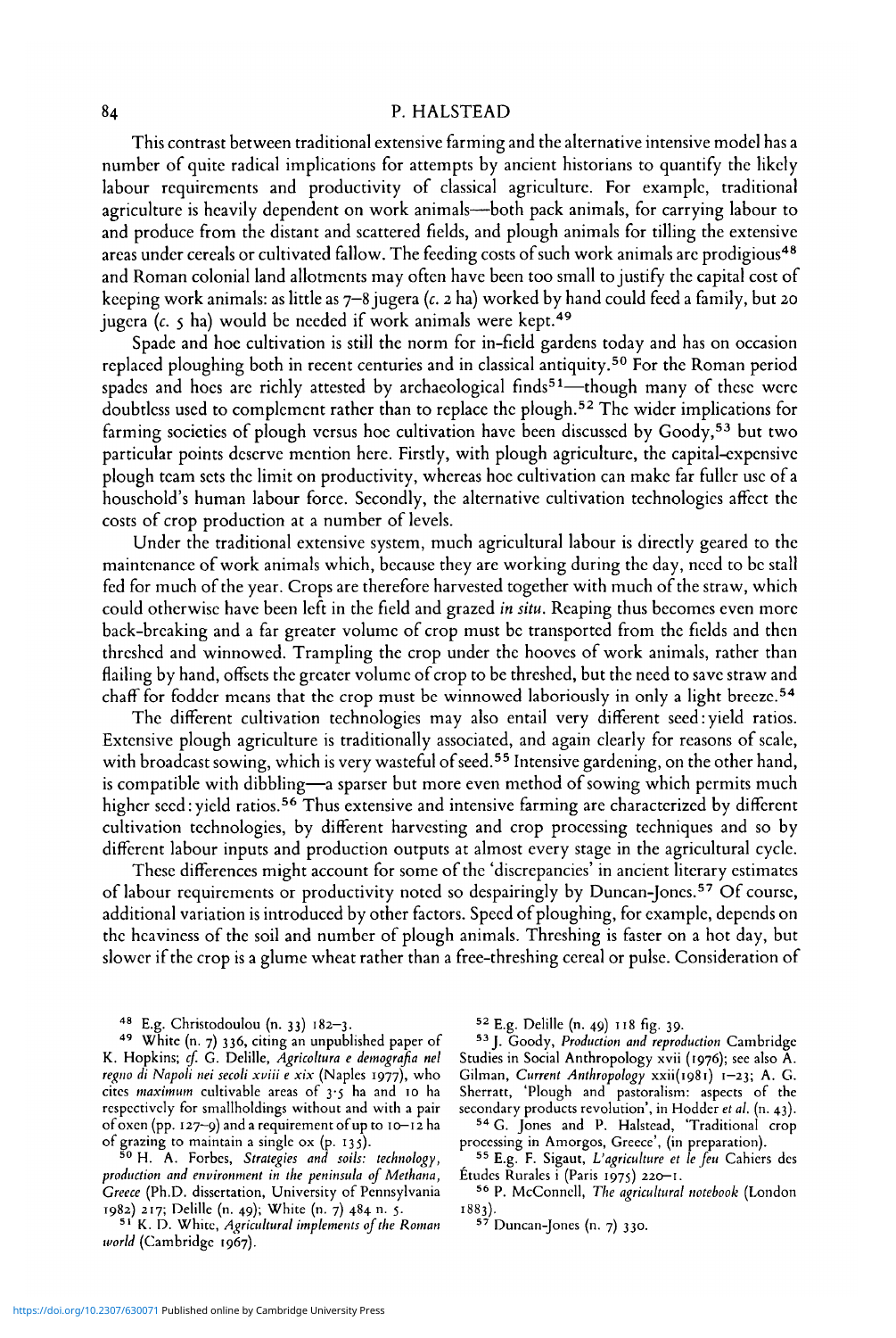decision making by modern farmers, however, suggests other, perhaps more fundamental, reasons for caution in the search for labour and production norms for ancient agriculture.

## V. THE ECONOMICS OF AGRICULTURE—NORMS AND VARIABILITY

When modern peasant farmers are questioned about *average* yields or labour requirements, they are often unwilling, even unable to give a straight answer. Though frustrating for the amateur ethnographer, this experience can also be instructive.

Through the life-cycle of an individual household, the number of mouths to be fed changes, additional production requirements occur for dowries and the like, and the number of available workers changes.<sup>58</sup> In effect the farmer is aiming at a moving target with a weapon of gradually shifting calibre. Upon this foundation of a gradually (and largely predictably) changing ratio of producers to consumers, is superimposed a morass of unpredictable variation in both input and output.<sup>59</sup>

Key members of the labour force, human or animal, may be lost through death, injury or illness. Crop returns from a given plot of land fluctuate in response to external factors such as variation in the amount and timing of rainfall. Stored crops are subject to unpredictable losses through fire, spoiling or pest damage. To complicate the issue, one of the many ways in which farmers absorb temporary surplus or deficit may be to buy or sell land or labour.<sup>60</sup> So each year the farmer may be aiming for a different production target, from a different area of land, with a different labour force and with the cushion of a greater or lesser amount of produce in store.

He may adjust a number of aspects of agricultural practice as a tactical solution to these problems. If stores are running out and a dry winter has ruined the main cereal crop, he may try a late spring-sown crop such as millet. If stores are plentiful, he may try a high risk crop with a high market value. His choice of fallowing and rotation regime will reflect the relative availability of land, human labour, work animals, manure, stored produce and so on—as will the frequency of ploughing, hoeing and weeding. Most sinister of all from the perspective of the quantitative ancient historian, he may vary his sowing rate, and thus his seed:yield ratio.

For a given soil type, the more sparsely a farmer sows, the more shoots or tillers each seed will put out. If a farmer has access to enough good soil for normal subsistence, he may sow fields with marginal soil very sparsely on the grounds that he loses little when the crop is a failure and secures a windfall bumper harvest when weather conditions are ideal.<sup>61</sup> If a farmer needs a good return from all his land to be confident of an adequate harvest, and yet is short of labour for tilling and weeding, he may sow thickly so that a dense crop outcompetes the weeds which would otherwise choke it.<sup>62</sup> Evidently the miserably low seed: yield ratios from mediaeval estates in northwest Europe,<sup>63</sup> often used in modelling prehistoric and classical agriculture, likewise reflect particular local factors (such as the availability of land and labour or the price of grain),<sup>64</sup> as well as the relatively high rates of sowing required in a region of cold and wet climate.<sup>65</sup> At any rate, the dangers of an uncritical search for 'normal' seed:yield ratios for classical antiquity are apparent.

58 M. Sahlins, *Stone age economics* (London 1974). *cereals workshop, Algiers, i* (Algiers 1979) 30. <sup>59</sup>

<sup>58</sup> M. Sahlins, *Stone age economics* (London 1974). *cereals workshop, Algiers, i* (Algiers 1979) 30.<br><sup>59</sup> Forbes (n. 40); (n. 50); J. O'Shea, 'Coping with <sup>63</sup> B. H. Slicher van Bath, *The agrarian* scarcity: exchange Bailey (n. 22). *Rural economy and country life in the medieval west*

6 0 P. Hill, *Rural Hausa: a village and a setting* (London 1968). (Cambridge 1972).  $\sim$  64

*Fanning practice in British prehistory* (Edinburgh 1981)

<sup>62</sup> E.g. E. A. Skorda, 'Constraints to cereal production and possible solutions in Greece', *Fifth regional*

 13. H. Slicher van Bath, *The agrarian history of* western Europe AD 500-1850 (London 1963); G. Duby,

<sup>64</sup> E.g. E. van Cauwenberghe and H. van der Wee *(eds.) Productivity of land and agricultural innovation in the* <sup>61</sup> Cf. P. A. Rowley-Conwy, 'Slash and burn in the (eds.) *Productivity of land and agricultural innovation i*<br>temperate European Neolithic', in R. J. Mercer (ed.), *Low Countries (1250–1800)* (Leuven 1978) 125–39.

<sup>65</sup> J. Percival, *The wheat plant* (London 1921) 421 - 2; 1. Arnon, *Crop production in dry regions, 2: systematic*<br>treatment of the principal crops (London 1972) 48.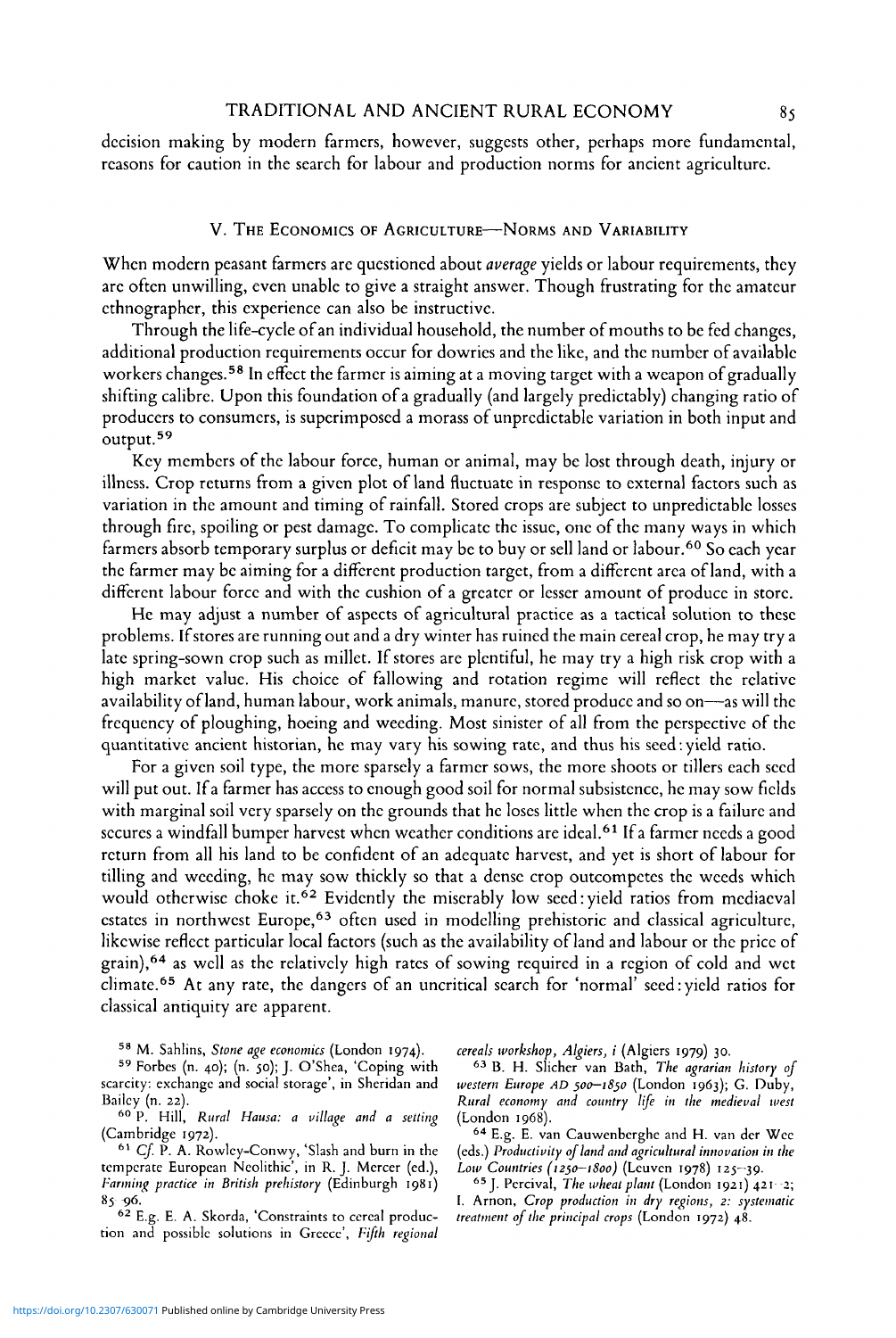#### VI. AGRICULTURAL NORMS AND THE ANCIENT ECONOMY

These issues of rotation and fallowing regime, sowing rates and so on are clearly important *per se* from the point of view of the agricultural historian. They are also relevant to certain broader questions in social and economic history, such as the relationship in Roman Italy between free peasantry and landowners and the relative importance to the latter of slave and seasonally hired free labour.<sup>66</sup>

The preceding discussion also suggests the need for reevaluation of Finley's conviction that the goal of self-sufficiency extolled by the Roman writers was a moral precept with no basis in economic rationality.<sup>67</sup> In fact, as Finley himself points out, because transport costs were high in the ancient world, local surpluses and deficits could not easily be evened out by trade.<sup>68</sup> The outcome was violent fluctuation in the prices of agricultural produce, and in such an environment to aim for self-sufficiency and so avoid being at the mercy of extortionately high prices would have been very hard-headed economic rationality indeed.<sup>69</sup>

This leads on to what is arguably the most important problem in the ancient economy how did rich Greeks and Romans in classical antiquity acquire their wealth? The current consensus among ancient historians seems to be that farming was, with very few exceptions, the only really important area of economic activity, at least until well into the Roman period.<sup>70</sup> Yet agriculture seems to offer only modest potential for accumulating wealth: the average returns on cereals were low and, because of their bulk, they could not easily be traded, while cash crops such as vines yielded higher returns, but only high quality produce was really profitable and that was traded on a small scale.<sup>71</sup> The problem of how the rich first got rich—before they had accumulated extensive estates<sup>72—is</sup> even more difficult to resolve from this perspective.

Here the variability and uncertainty inherent in agriculture, instead of being an obstacle to the discovery of norms, become a useful heuristic device in their own right. Though the returns from cereal agriculture were normally low, a killing could evidently be made from exceptionally high prices in times of famine—a range of cultural and legal prescriptions against excessive profiteering are documented for the Greek world<sup>73</sup> and, for the Romans, Varro clearly advocates the storing up of produce for this very purpose.<sup>74</sup> Cereal farming does not emerge in the ancient writers as the primary economic goal of landowners, because the rewards of such famine-broking must have been as unpredictable as the risks.<sup>75</sup> But occasional windfall profits could well, over the timespan of a generation or two, have made a major contribution to the income of elite households— and may well hold the key to the original emergence of a rich minority, given that current ancient historical orthodoxy seems, on a mixture of theoretical and empirical grounds, to have ruled out all the obvious alternatives.

#### VII. CONCLUSION

This paper has perhaps taken a rather tortuous path through the Mediterranean rural landscape, but its message is simple. Before archaeologists and ancient historians seek to transfer the behaviour of those they meet on their Mediterranean travels back into the past, they should look closely at what their informants are doing and why. And though the complexity of traditional agricultural ecology may obstruct the search for simple production norms, the unravelling of this complexity may also help to identify new and important questions which

<sup>6</sup> 6 E.g. K. Hopkins, *Conquerors and slaves* (Cam-

bridge 1978); D. W. Rathbone, *JRS* lxxi (1981) 10-23. <sup>67</sup> Finley (n. 7) 109. 73 and 30 and 30 and 30 and 30 and 30 and 30 and 30 and 30 and 30 and 30 and 30 and 30 and 30 and 30 and 30 an<br>The Samuel State State State State State State State State State State State State State State State State Sta

<sup>&</sup>lt;sup>68</sup> Finley (n. 7) 127.

<sup>&</sup>lt;sup>69</sup> Cf. J. du Boulay, *Portrait of a Greek mountain village* Greece: an introduction (London 1977) 291–4.<br>xford 1971) 33–7: Forbes (p. 60) (Oxford 1974) 33—7; Forbes (n. 50).  $7.5$  5  $7.5$  5  $7.5$  5  $7.5$  5  $7.5$  5  $7.5$ 

<sup>&</sup>lt;sup>70</sup> Finley (n. 7).

 <sup>7</sup> 1 Duncan-Jones (n. 7).

 <sup>7</sup> 2 E.g. Finley (n. 7) 102-3; Hopkins (n. 66).

E.g. Finley (n. 7) 169-70; M. M. Austin and P. Vidal-Naquet, *Economic and social history of ancient* 

Duncan-Jones (n. 7) 38.

 $75$  Duncan-Jones (n. 7) 146.